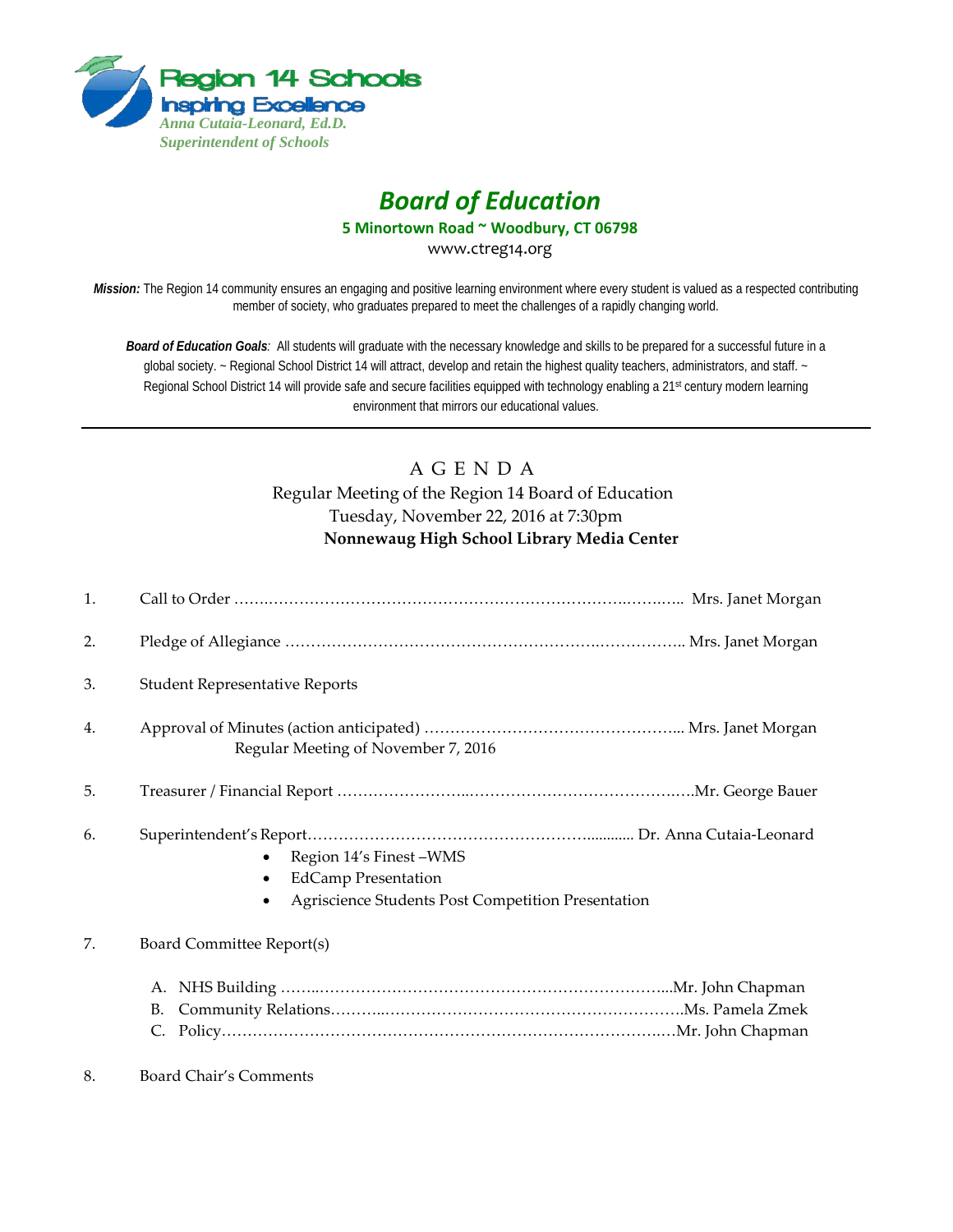## 9. Privilege of the Floor

The Board of Education will recognize citizens of Bethlehem and Woodbury, who are asked to state their name and town of residence and to please limit comments to three (3) minutes. All comments should be addressed to the Board of Education Chair. Decorum will be enforced.

- 10. New Business
	- A. Discussion/Possible Action of extending Snow Plowing Service contract for three school years (action anticipated)

Move that the Region 14 Board of Education waive the bid policy in order to extend the contracts to Logue and Haley Properties for snow plowing service at Region 14 Schools for three school years (2016-17 through 2018-19).

B. Policy Revisions for First Read (possible action)

Move that the Region 14 Board of Education approve the following mandated policies supplied and revised by CABE Policy Services, having been reviewed and recommended by the Bylaws/Policy/Ethics Committee:

- a. Policy 3160
- b. Policy 3432 3433
- c. Policy 3440
- d. Policy 3514
- e. Policy 3541.23
- f. Policy 4121 Personnel Substitute Teachers
- g. Policy 5114 (a-m) Suspension and Expulsion/Due Process
- h. Policy 5145.15 (a)
- i. Policy 5145.71 Surrogate Parent Program
- j. Policy 6111 (a) School Calendar
- k. Policy 6140 Curriculum
- l. Policy 6142 (a)(b) Basic Instructional Program
- m. Policy 6145.2 (a)(b) Interscholastic/Intramural Athletics
- n. 6163.3 (a)(b) Live Animals in the Classroom
- o. 6177 Use of Commercially Produced Video Recording/DVDS and other Digital Media
- 11. Executive Session (anticipated)
	- A. Discussion/possible action on ratification of proposed collective bargaining agreement between the Region 14 Board of Education and the Nonnewaug Administrators' Group (Executive session for discussion only)

Move that the Board of Education ratify the proposed collective bargaining agreement between the Board and the Nonnewaug Administrators' Group covering the period of July 1, 2017 through June 30, 2020.

Move that the Region 14 Board of Education authorize the Board Chair to sign said agreement, subject to any further necessary legal review.

Board of Education Members